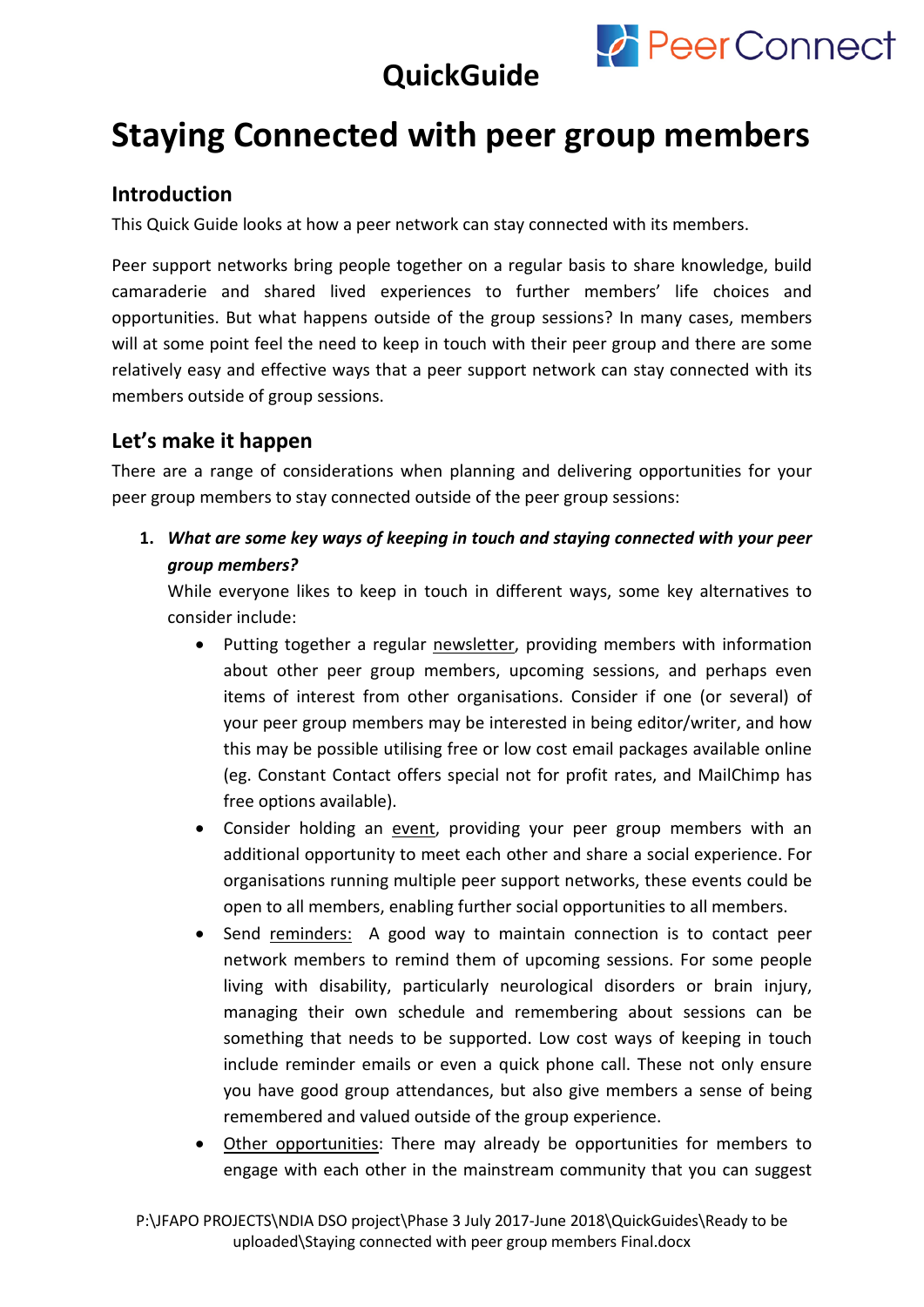

## **QuickGuide**

to your group members. For example, perhaps there is a community morning tea or low cost lunch available at a local Community Centre on a regular basis. You can suggest to peer group members that a number of them may want to attend this and see each other outside of the group.

- Another way that peer group members will often informally keep in touch with each other is via the friendships and connections they make with other peer group members at your sessions. The building of informal social networks within the groups should be encouraged. One way of doing this, if all members give their permission, is to consider producing a member contact list and distribute this to all members. Include any notes about when and how (preferred method) members want to be contacted including hours appropriate for them. Obviously you can only do this if your members want to share their details, but often they are keen to do this and this will enable members to more easily get in touch with each other and build their own methods of staying connected with group members.
- **2.** *What can you provide within your (often limited) resources to stay connected with members of your peer support network?*

There could be existing activities that your organisation undertakes that can be adapted to include your peer group members. For example, do you have a Facebook page in which members could play a role? Do you already prepare a newsletter that can include a peer group section? Do you already run an event for another purpose that could be opened up for peer group members? What about other community groups – will they assist you in delivering an event (e.g. a local Lions club may be willing to deliver a BBQ for your group(s))? It is important to only take on ways of staying connected that are sustainable, but often some creative thinking can bring about great opportunities to do so.

#### 3. *Determine what your peer group members need or want to stay connected*.

It is important to always ask your peer group members about what would work for them and, indeed, if staying connected outside of the group is something they are keen to do. To do this:

- Ask questions about staying connected using a format appropriate to your peer group members (i.e. using a *surveymonkey* online questionnaire or the *doodle.com* booking app isn't going to work for an target group that do not use computers regularly).
- Give members the chance to get involved in planning and/or delivering any 'staying connected' attempts. These opportunities could be as a volunteer which can also open up other life options for the peer group members.
- Give feedback if you do ask for members' opinions and idea, ensure you give them a summary about what the overall feedback has been so that they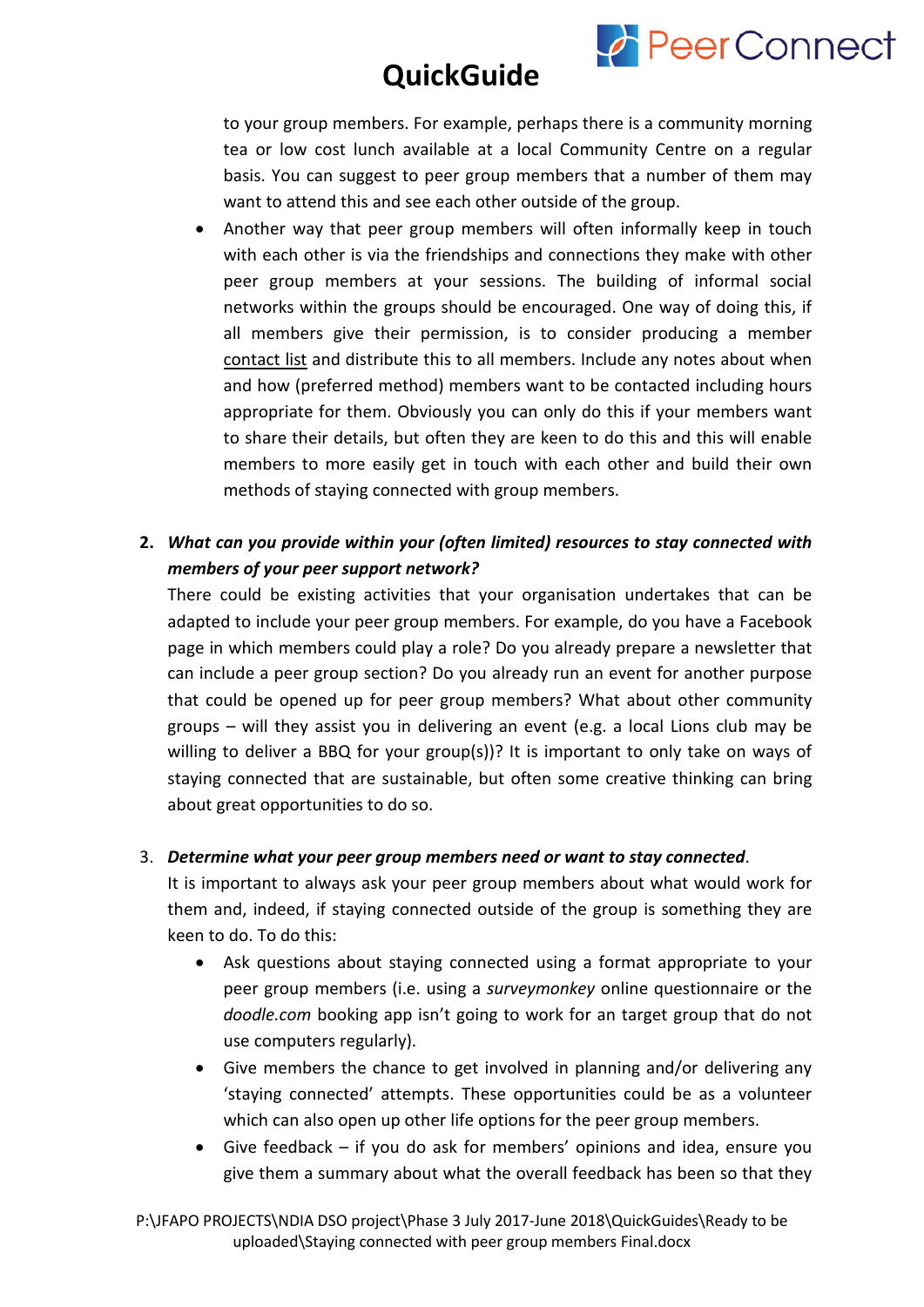

know you have taken their comments and the overall evaluation seriously and value their input.

 $\curvearrowleft$  Peer Connect

• Dream about options even if you do not have the resources to put in place the mechanisms to enable their success. However, do be cautious about talking to your peer group members about ideas you have that you are not able to provide as you do not want to build expectations that cannot be fulfilled.

Whatever the reason you want more opportunities for your peer group members to stay connected, ensure your members take this journey with you and are part of driving any opportunities.

#### **4.** *Who will do the work to stay connected and what does this cost?*

It is important to consider what ways your group members want to stay connected and how this will be actioned and funded. If you are considering a special event, there are several aspects to delivery that you need to consider, including: spreading word about the event, deciding who is able to attend, setting a time/date, booking (and initially finding) an accessible and available venue, preparing the room, arranging any food and/or drinks, delivering the event (including any logistics around set up and clean up) and having sufficient assistance to ensure making the day a success. One way would be to enlist members to undertake some of these roles. If members are taking on roles, how will you provide them with support and any required infrastructure? What is the time frame for planning an event, and is this reasonable?

#### **5.** *How can you bring in new funds for staying connected events and activities?*

There may be new opportunities to gain grants and funding to run a special event or deliver a regular newsletter or coffee club or alike. The four core sources of funding for any community group are shown below, and each may enable you to bring in additional help in delivering and running the methods of staying connected that are appropriate for your peer group members:

- a. Grants: many local and some federal government and other grants are regularly available for application, though you may need an auspicing or host agency;
- b. Sponsorship, In-Kind and Other: are there local businesses or organisations to assist?;
- c. Donations: your members, contacts and even strangers may support your idea; and,
- d. Fundraising: can you and your members raise the funds from the huge number of opportunities available, from go-fund-me pages to selling Entertainment Books!